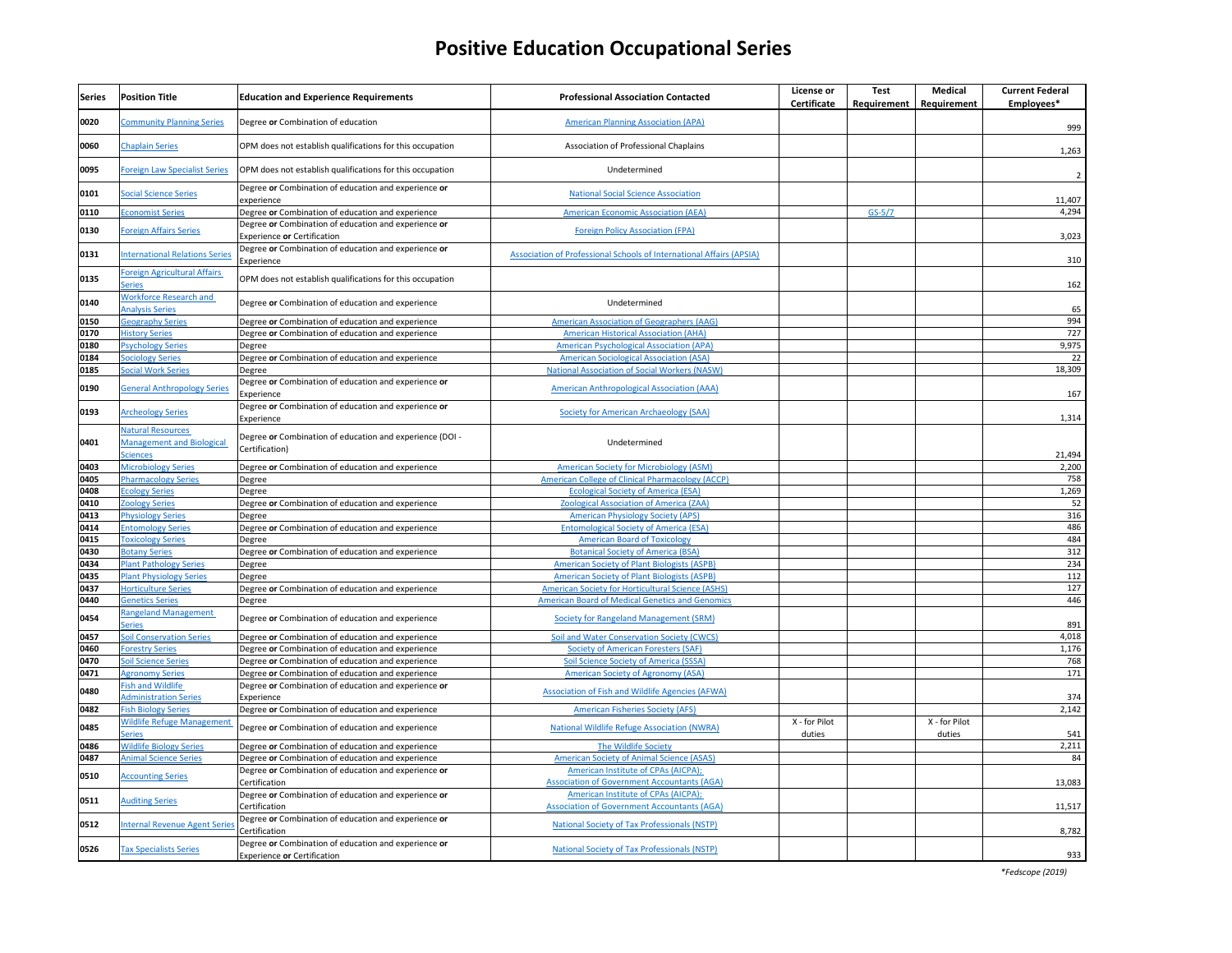| Series       | <b>Position Title</b>                                                                    | <b>Education and Experience Requirements</b>                                                                                           | <b>Professional Association Contacted</b>                                                                                                                                      | License or<br><b>Certificate</b>                       | <b>Test</b><br>Requirement | <b>Medical</b><br>Requirement | <b>Current Federal</b><br>Employees* |
|--------------|------------------------------------------------------------------------------------------|----------------------------------------------------------------------------------------------------------------------------------------|--------------------------------------------------------------------------------------------------------------------------------------------------------------------------------|--------------------------------------------------------|----------------------------|-------------------------------|--------------------------------------|
| 0601         | <b>General Medical and</b><br><b>Healthcare Series</b>                                   | Degree                                                                                                                                 | <b>Association of Schools Advancing Health Professions</b>                                                                                                                     |                                                        |                            |                               | 16,364                               |
| 0602         | <b>Physician Series</b>                                                                  | Degree and Licensure                                                                                                                   | <b>American Medical Association (AMA)</b>                                                                                                                                      | $\boldsymbol{\mathsf{X}}$                              |                            |                               | 35,929                               |
| 0603         | <b>Physician Assistant Series</b>                                                        | Degree, Certification and Licensure                                                                                                    | <b>American Academy of PAs</b>                                                                                                                                                 | $\boldsymbol{\mathsf{X}}$                              |                            |                               | 3,405                                |
| 0610         | <b>Nursing Series</b>                                                                    | Degree and Licensure                                                                                                                   | <b>American Nurses Association (ANA)</b>                                                                                                                                       | $\boldsymbol{\mathsf{X}}$                              |                            |                               | 91,581                               |
| 0630         | <b>Dietetics and Nutrition Series</b>                                                    | Degree and Registration                                                                                                                | <b>Academy of Nutrition and Dietetics</b>                                                                                                                                      | $\boldsymbol{\mathsf{X}}$                              |                            |                               | 2,918                                |
| 0631         | <b>Occupational Therapy Series</b>                                                       | Degree                                                                                                                                 | <b>American Occupational Therapy Association (AOTA)</b>                                                                                                                        | $\boldsymbol{\mathsf{X}}$                              |                            |                               | 1,650                                |
|              |                                                                                          |                                                                                                                                        |                                                                                                                                                                                |                                                        |                            |                               |                                      |
| 0633<br>0635 | <b>Physical Therapy Series</b>                                                           | Degree and Licensure                                                                                                                   | <b>American Physical Therapy Association (APTA)</b>                                                                                                                            | $\boldsymbol{\mathsf{X}}$<br>$\boldsymbol{\mathsf{X}}$ |                            |                               | 2,905<br>317                         |
| 0638         | <b>Kinesiotherapy Series</b><br><b>Recreation/Creative Arts</b><br><b>Therapy Series</b> | Degree<br>Degree                                                                                                                       | <b>American Kinesiotherapy Association (AKTA)</b><br><b>American Therapeutic Recreation Association (ATRA)</b>                                                                 |                                                        |                            |                               | 1,024                                |
| 0644         | <b>Clinical Laboratory Science</b><br>Series                                             | Degree                                                                                                                                 | <b>American Society for Clinical Laboratory Science (ASCLS)</b>                                                                                                                |                                                        |                            |                               | 6,062                                |
| 0660         | <b>Pharmacy Series</b>                                                                   | Degree and Licensure                                                                                                                   | <b>American Pharmacists Association (APhA)</b>                                                                                                                                 | $\boldsymbol{X}$                                       |                            | X                             | 12,371                               |
| 0662         |                                                                                          |                                                                                                                                        | <b>American Optometric Association (AOA)</b>                                                                                                                                   | $\boldsymbol{\mathsf{X}}$                              |                            |                               | 1,387                                |
| 0665         | <b>Optometry Series</b><br>Speech/Language Pathology<br>and Audiology Series             | Degree and Licensure<br>Degree                                                                                                         | American Speech-Language-Hearing Association (ASHA)                                                                                                                            | X                                                      |                            |                               | 2,339                                |
| 0668         | <b>Podiatry Series</b>                                                                   | Degree and Licensure                                                                                                                   | <b>American Podiatric Medical Association (APMA)</b>                                                                                                                           | $\boldsymbol{\mathsf{X}}$                              |                            |                               | 858                                  |
| 0680         | <b>Dentistry Series</b>                                                                  | Degree and Licensure                                                                                                                   | <b>American Dental Association (ADA)</b>                                                                                                                                       | $\boldsymbol{\mathsf{X}}$                              |                            | X                             | 2,175                                |
| 0690         | <b>Industrial Hygiene Series</b>                                                         | Degree or Certification                                                                                                                | <b>American Board of Industrial Hygiene</b>                                                                                                                                    |                                                        |                            |                               | 1,560                                |
| 0696         | <b>Consumer Safety Series</b>                                                            | Degree or Combination of education and experience                                                                                      | Undetermined                                                                                                                                                                   |                                                        |                            |                               | 3,304                                |
| 0701         | <b>Veterinary Health Science</b><br><b>Series</b>                                        | Degree                                                                                                                                 | Educational Commission for Foreign Veterinary Graduates (ECFVG);<br>American Veterinary Medical Association (AVMA);<br>American Association of Veterinary State Boards (AAVSB) |                                                        |                            |                               | 2,080                                |
| 0801         | <b>General Engineering Series</b>                                                        | Degree or Combination of education and experience or Licensure<br>or Registration or Written Test                                      | <b>National Society of Professional Engineers;</b>                                                                                                                             |                                                        |                            |                               | 29,067                               |
| 0803         | <b>Safety Engineering Series</b>                                                         | Degree or Combination of education and experience or Licensure<br>or Registration or Written Test                                      | <b>National Society of Professional Engineers;</b>                                                                                                                             |                                                        |                            |                               | 465                                  |
| 0804         | <b>Fire Protection Engineering</b><br><b>Series</b>                                      | Degree or Combination of education and experience or Licensure<br>or Registration or Written Test                                      | <b>National Society of Professional Engineers;</b>                                                                                                                             |                                                        |                            |                               | 258                                  |
| 0806         | <b>Materials Engineering Series</b>                                                      | Degree or Combination of education and experience or Licensure<br>or Registration or Written Test                                      | <b>National Society of Professional Engineers;</b>                                                                                                                             |                                                        |                            |                               | 1,440                                |
| 0807         |                                                                                          | Landscape Architecture Series Degree or Combination of education and experience                                                        | <b>American Society of Landscape Architects</b>                                                                                                                                |                                                        |                            |                               | 308                                  |
| 0808         | <b>Architecture Series</b>                                                               | Degree or Combination of education and experience                                                                                      | <b>American Institute of Architects</b>                                                                                                                                        |                                                        |                            |                               | 1,823                                |
| 0810         | <b>Civil Engineering Series</b>                                                          | Degree or Combination of education and experience or Licensure<br>or Registration or Written Test                                      | <b>National Society of Professional Engineers</b>                                                                                                                              |                                                        |                            |                               | 11,346                               |
| 0819         | <b>Environmental Engineering</b><br><b>Series</b>                                        | Degree or Combination of education and experience or Licensure<br>or Registration or Written Test                                      | <b>National Society of Professional Engineers</b>                                                                                                                              |                                                        |                            |                               | 3,662                                |
| 0830         | <b>Mechanical Engineering Series</b>                                                     | Degree or Combination of education and experience or Licensure<br>or Registration or Written Test                                      | <b>National Society of Professional Engineers</b>                                                                                                                              |                                                        |                            |                               | 14,182                               |
| 0840         | <b>Nuclear Engineering Series</b>                                                        | Degree or Combination of education and experience or Licensure<br>or Registration or Written Test                                      | <b>National Society of Professional Engineers</b>                                                                                                                              |                                                        |                            |                               | 3,197                                |
| 0850         | <b>Electrical Engineering Series</b>                                                     | Degree or Combination of education and experience or Licensure<br>or Registration or Written Test                                      | <b>National Society of Professional Engineers</b>                                                                                                                              |                                                        |                            |                               | 5,747                                |
| 0854         | <b>Computer Engineering Series</b>                                                       | Degree or Combination of education and experience or Licensure<br>or Registration or Written Test                                      | National Society of Professional Engineers;<br>IEEE Computer Society;<br><b>ETA International</b>                                                                              |                                                        |                            |                               | 4,929                                |
| 0855         | <b>Electronics Engineering Series</b>                                                    | Degree or Combination of education and experience or Licensure<br>or Registration or Written Test                                      | Institution of Electrical and Electronics Engineers (IEEE)                                                                                                                     |                                                        |                            |                               | 18,143                               |
| 0858         | Bioengineering and                                                                       | Degree or Combination of education and experience or Licensure<br><b>Biomedical Engineering Series or Registration or Written Test</b> | The Biomedical Engineering Society (BMES)                                                                                                                                      |                                                        |                            |                               | 903                                  |
| 0861         | <b>Aerospace Engineering Series</b>                                                      | Degree or Combination of education and experience or Licensure<br>or Registration or Written Test                                      | American Institute of Aeronautics and Astronautics (AIAA)                                                                                                                      |                                                        |                            |                               | 8,569                                |
| 0871         | <b>Naval Architecture Series</b>                                                         | Degree or Combination of education and experience or Licensure<br>or Registration or Written Test                                      | American Society of Naval Engineers (ASNE);<br>Society of Naval Architects and Marine Engineers (SNAME)                                                                        |                                                        |                            |                               | 958                                  |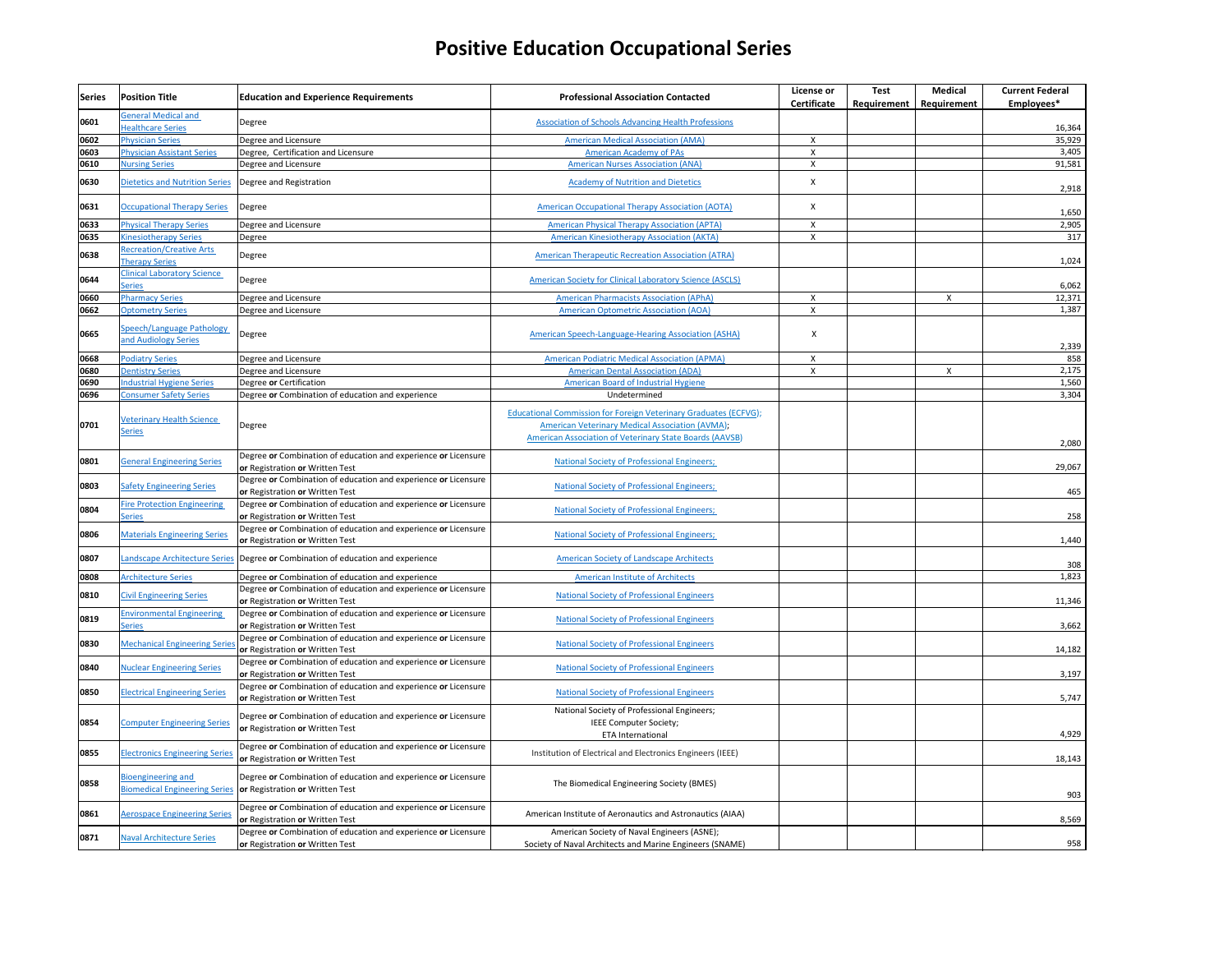| Series | <b>Position Title</b>                                      | <b>Education and Experience Requirements</b>                                                      | <b>Professional Association Contacted</b>                                                                                                         | License or<br><b>Certificate</b> | <b>Test</b><br>Requirement | <b>Medical</b><br>Requirement | <b>Current Federal</b><br>Employees* |
|--------|------------------------------------------------------------|---------------------------------------------------------------------------------------------------|---------------------------------------------------------------------------------------------------------------------------------------------------|----------------------------------|----------------------------|-------------------------------|--------------------------------------|
| 0880   | <b>Mining Engineering Series</b>                           | Degree or Combination of education and experience or Licensure<br>or Registration or Written Test | Society for Mining, Metallurgy and Exploration                                                                                                    |                                  |                            |                               | 110                                  |
| 0881   | <b>Petroleum Engineering Series</b>                        | Degree or Combination of education and experience or Licensure<br>or Registration or Written Test | Society for Petroleum Engineers (SPE)                                                                                                             |                                  |                            |                               | 348                                  |
| 0890   | <b>Agricultural Engineering Series</b>                     | Degree or Combination of education and experience or Licensure<br>or Registration or Written Test | American Society of Agricultural and Biological Engineers<br>(ASABE)                                                                              |                                  |                            |                               | 299                                  |
| 0893   | <b>Chemical Engineering Series</b>                         | Degree or Combination of education and experience or Licensure<br>or Registration or Written Test | American Institute of Chemists (AIC)                                                                                                              |                                  |                            |                               | 1,123                                |
| 0896   | <b>Industrial Engineering Series</b>                       | Degree or Combination of education and experience or Licensure<br>or Registration or Written Test | Institute of Industrial and Systems Engineers (IIE)                                                                                               |                                  |                            |                               | 1,108                                |
| 0904   | <b>Law Clerk Series</b>                                    | OPM does not establish qualifications for this occupation                                         | <b>American Bar Association;</b><br><b>Federal Bar Association</b>                                                                                |                                  |                            |                               | 377                                  |
| 0905   | <b>General Attorney Series</b>                             | OPM does not establish qualifications for this occupation                                         | <b>American Bar Association;</b><br><b>Federal Bar Association</b>                                                                                |                                  |                            |                               | 38,840                               |
| 0935   | <b>Administrative Law Judge</b>                            | Licensure, Experience and Examination                                                             | <b>American Bar Association;</b><br><b>Federal Bar Association</b>                                                                                |                                  |                            |                               | 1,794                                |
| 1015   | <b>Museum Curator Series</b>                               | Degree or Combination of education and experience or<br>Experience                                | The Association of Art Museum Curators                                                                                                            |                                  |                            |                               | 551                                  |
| 1102   | <b>Contracting Series</b>                                  | Degree or education (41 USC 433, DoD excluded)                                                    | <b>National Contract Management Association;</b><br>The Chief Acquisition Officers Council                                                        |                                  | $GS-5/7$                   |                               | 39,565                               |
| 1220   | <b>Patent Administration Series</b>                        | OPM does not establish qualifications for this occupation                                         | Undetermined                                                                                                                                      |                                  |                            |                               | 372                                  |
| 1221   | <b>Patent Advisor Series</b>                               | OPM does not establish qualifications for this occupation                                         | <b>Patent Public Advisory Committee (PPAC)</b>                                                                                                    |                                  |                            |                               | 9                                    |
| 1222   | <b>Patent Attorney Series</b>                              | OPM does not establish qualifications for this occupation                                         | <b>American Bar Association;</b><br><b>Federal Bar Association</b>                                                                                |                                  |                            |                               | 496                                  |
| 1223   | <b>Patent Classifying Series</b>                           | OPM does not establish qualifications for this occupation                                         | <b>Patent Classification   USPTO</b>                                                                                                              |                                  |                            |                               | 42                                   |
| 1224   | <b>Patent Examining Series</b>                             | OPM does not establish qualifications for this occupation                                         | <b>National Association of Patent Practitioners</b>                                                                                               |                                  |                            |                               | 8,657                                |
| 1226   | <b>Design Patent Examining</b><br><b>Series</b>            | OPM does not establish qualifications for this occupation                                         | <b>National Association of Patent Practitioners</b>                                                                                               |                                  |                            |                               | 183                                  |
| 1301   | <b>General Physical Science</b><br><b>Series</b>           | Degree or Combination of education and experience                                                 | American Association for the Advancement of Science                                                                                               |                                  |                            |                               | 8,007                                |
| 1306   | <b>Health Physics Series</b>                               | Degree or Combination of education and experience                                                 | <b>American Board of Health Physicist</b>                                                                                                         |                                  |                            |                               | 905                                  |
| 1310   | <b>Physics Series</b>                                      | Degree or Combination of education and experience                                                 | <b>American Physical Society</b>                                                                                                                  |                                  |                            |                               | 2,444                                |
| 1313   | <b>Geophysics Series</b>                                   | Degree or Combination of education and experience                                                 | <b>Society of Exploration Geophysicists</b>                                                                                                       |                                  |                            |                               | 423                                  |
| 1315   | <b>Hydrology Series</b>                                    | Degree or Combination of education and experience                                                 | <b>Soil Science Society of America (SSSA)</b>                                                                                                     |                                  |                            |                               | 2,009                                |
| 1320   | <b>Chemistry Series</b>                                    | Degree or Combination of education and experience                                                 | <b>American Chemical Society</b>                                                                                                                  |                                  |                            |                               | 5,654                                |
| 1321   | <b>Metallurgy Series</b>                                   | Degree or Combination of education and experience                                                 | The American Institute of Mining, Metallurgical, and Petroleum Engineers<br>(AIME)                                                                |                                  |                            |                               | 27                                   |
| 1330   | <b>Astronomy and Space Science</b><br><b>Series</b>        | Degree or Combination of education and experience                                                 | <b>National Science and Technology Council</b>                                                                                                    |                                  |                            |                               | 460                                  |
| 1340   | <b>Meteorology Series</b>                                  | Degree or Combination of education and experience                                                 | <b>American Meteorological Society (Professional Organization);</b><br><b>National Weather Association</b><br>(American Professional Association) |                                  |                            |                               | 2,889                                |
| 1350   | <b>Geology Series</b>                                      | Degree or Combination of education and experience                                                 | American Institute of Professional Geologists                                                                                                     |                                  |                            |                               | 1,390                                |
| 1360   | <b>Oceanography Series</b>                                 | Degree or Combination of education and experience                                                 | The Oceanography Society                                                                                                                          |                                  |                            |                               | 542                                  |
| 1370   | <b>Cartography Series</b>                                  | Degree or Combination of education and experience                                                 | North American Cartographic Information Society                                                                                                   |                                  |                            |                               | 566                                  |
| 1372   | <b>Geodesy Series</b>                                      | Degree or Combination of education and experience                                                 | Undetermined                                                                                                                                      |                                  |                            |                               | 74                                   |
| 1373   | <b>Land Surveying Series</b>                               | Degree or Combination of education and experience or<br>Registration                              | <b>National Society of Professional Surveyors</b>                                                                                                 |                                  |                            |                               | 373                                  |
| 1380   | <b>Forest Products Technology</b><br><b>Series</b>         | Degree or Combination of education and experience                                                 | <b>Forest Products Society</b><br><b>National Forest Products Association</b>                                                                     |                                  |                            |                               | 19                                   |
| 1382   | Food Technology Series                                     | Degree or Combination of education and experience                                                 | <b>Industry/Food Service Associations</b>                                                                                                         |                                  |                            |                               | 119                                  |
| 1384   | <b>Textile Technology Series</b>                           | Degree or Combination of education and experience                                                 | Undetermined                                                                                                                                      |                                  |                            |                               | 62                                   |
| 1410   | <b>Librarian Series</b>                                    | Degree or Education, training and experience                                                      | <b>American Library Association</b>                                                                                                               |                                  |                            |                               | 944                                  |
| 1420   | Archivist                                                  | Degree or Combination of education and experience                                                 | <b>Society of American Archivists</b>                                                                                                             |                                  | $GS-5/7$                   |                               | 502                                  |
| 1501   | <b>General Mathematics and</b><br><b>Statistics Series</b> | Degree or Combination of education and experience                                                 | <b>American Mathematical Society</b>                                                                                                              |                                  |                            |                               | 119                                  |
| 1510   | <b>Actuarial Science Series</b>                            | Degree or Combination of education and experience or Boards                                       | <b>Actuarial Standards Board</b>                                                                                                                  |                                  |                            |                               | 299                                  |